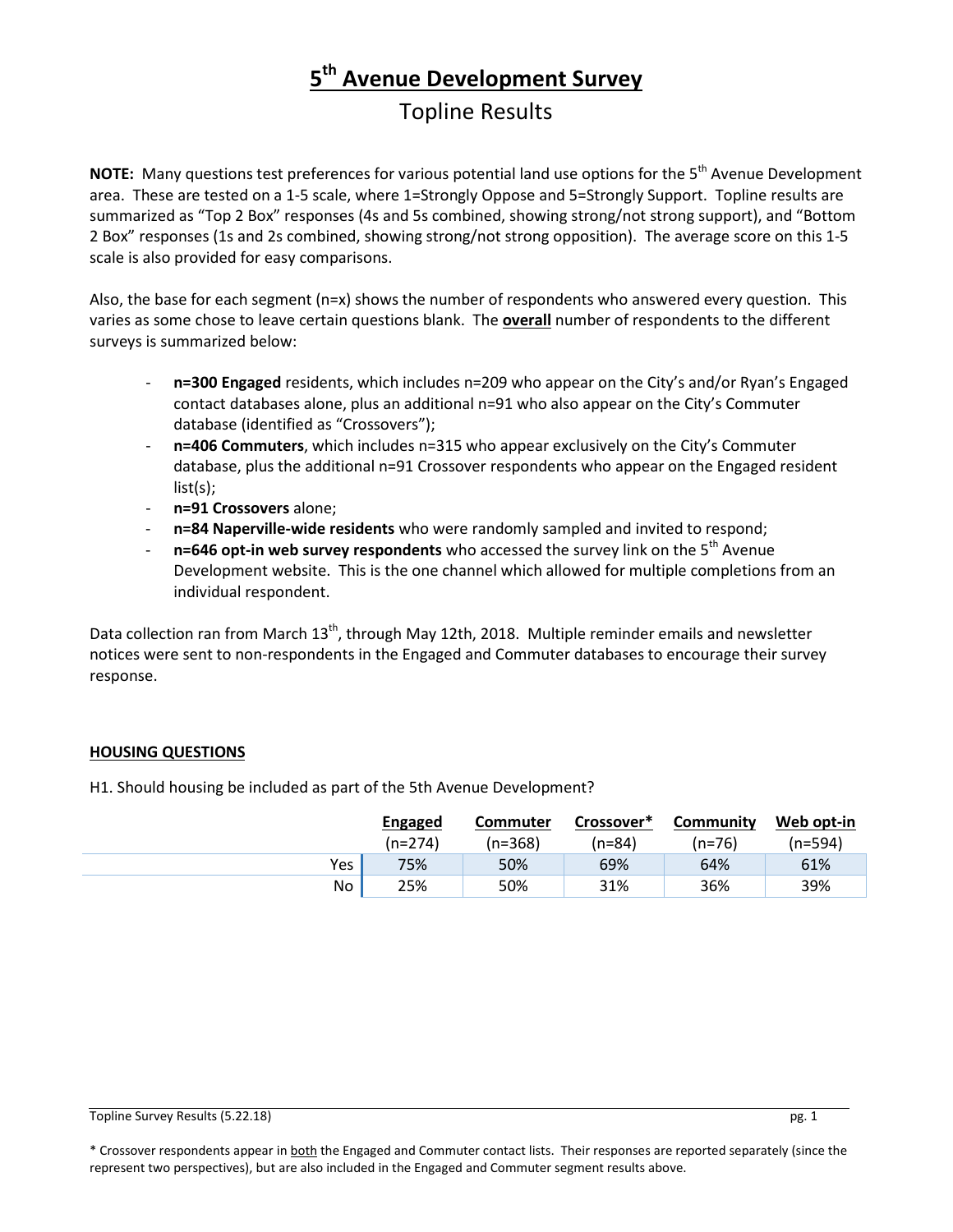H1A. Why shouldn't housing be included as part of the 5th Avenue Development?

|                                                      | <b>Engaged</b> | Commuter | Crossover*     | Community | Web opt-in |
|------------------------------------------------------|----------------|----------|----------------|-----------|------------|
| <b>Overcrowded, Too Much As Is (NET)</b>             | 18%            | 30%      | 23%            | 18%       | 22%        |
| Other needs with higher demand<br>than housing       | 3              | 5        | 4              | 1         | 3          |
| Would impact neighborhood feel/<br>property value    | $\overline{2}$ | 3        | $\overline{2}$ | 0         | 4          |
| More parking is needed for<br>commuters already      | 5%             | 15%      | 5%             | 7%        | 7%         |
| Traffic concerns (too much already,<br>safety, etc.) | 5%             | 6%       | 3%             | 6%        | 8%         |

H2A. If housing were to be included in the 5th Avenue Development, which of the following would you like to see? (1-5 scale)

|                            | <b>Engaged</b> | <b>Commuter</b> | Crossover* | <b>Community</b> | Web opt-in |
|----------------------------|----------------|-----------------|------------|------------------|------------|
|                            | $(n=273)$      | $(n=347)$       | $(n=82)$   | $(n=73)$         | $(n=544)$  |
| <b>Townhomes</b>           |                |                 |            |                  |            |
| Top 2 Box (T2B)            | 57%            | 52%             | 62%        | 58%              | 54%        |
| Bottom 2 Box (B2B)         | 34             | 41              | 28         | 36               | 40         |
| Mean (Average)             | 3.3            | 3.0             | 3.4        | 3.1              | 3.0        |
| <b>Condos (owned)</b>      |                |                 |            |                  |            |
| Top 2 Box (T2B)            | 67%            | 64%             | 78%        | 66%              | 55%        |
| Bottom 2 Box (B2B)         | 30             | 31              | 20         | 27               | 39         |
| Mean (Average)             | 3.5            | 3.4             | 3.8        | 3.5              | 3.1        |
| <b>Apartments (rental)</b> |                |                 |            |                  |            |
| Top 2 Box (T2B)            | 30%            | 33%             | 38%        | 30%              | 27%        |
| Bottom 2 Box (B2B)         | 66             | 63              | 60         | 63               | 67         |
| Mean (Average)             | 2.3            | 2.3             | 2.5        | 2.3              | 2.2        |
| <b>Single family homes</b> |                |                 |            |                  |            |
| Top 2 Box (T2B)            | 47%            | 33%             | 42%        | 35%              | 42%        |
| Bottom 2 Box (B2B)         | 48             | 63              | 52         | 56               | 52         |
| Mean (Average)             | 2.9            | 2.4             | 2.7        | 2.5              | 2.8        |

H2A\_Other housing options selected: Please specify. (NOTE: Top open-ended responses are shown below; %s are based on the total sample size for each survey group).

|                      | <b>Engaged</b> | Commuter | Crossover* | Community | Web opt-in |
|----------------------|----------------|----------|------------|-----------|------------|
| Senior/ 55+ housing  | 8%             | 2%       | 5%         | 1%        | 3%         |
| Affordable housing   | 5%             | 2%       | 7%         | 4%        | 2%         |
| Special needs adults | 1%             | 0%       | 1%         | 0%        | 0%         |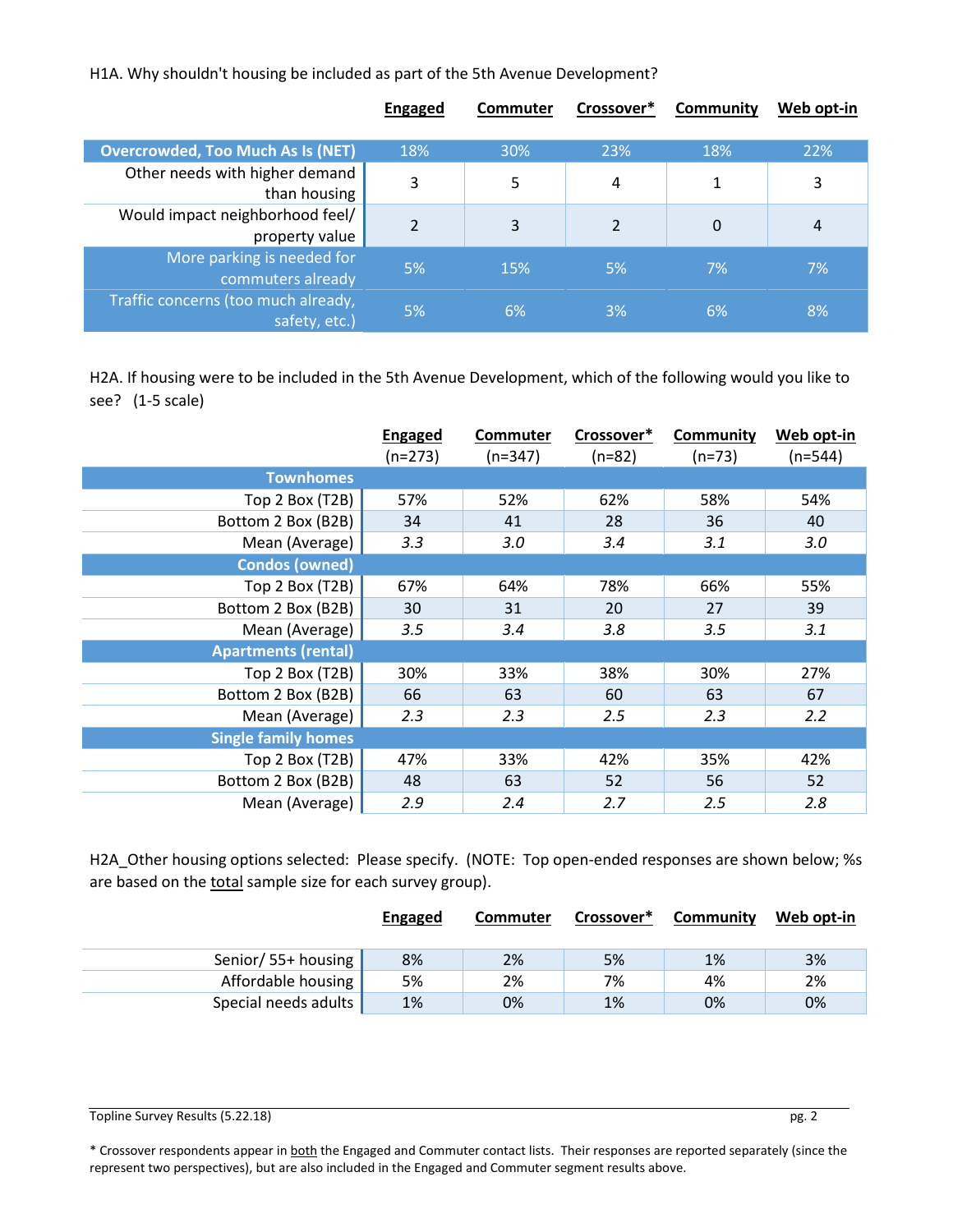H3A. - If housing were to be included in the 5th Avenue Development, please indicate the types of housing markets you feel should be included

|                                         | <b>Engaged</b> | Commuter  | Crossover* | <b>Community</b> | Web opt-in |
|-----------------------------------------|----------------|-----------|------------|------------------|------------|
|                                         | $(n=247)$      | $(n=317)$ | $(n=74)$   | $(n=77)$         | $(n=487)$  |
| <b>Affordable/ Workforce Housing</b>    |                |           |            |                  |            |
| (as defined by HUD)                     |                |           |            |                  |            |
| Top 2 Box (T2B)                         | 23%            | 22%       | 30%        | 17%              | 19%        |
| Bottom 2 Box (B2B)                      | 72             | 73        | 64         | 76               | 76         |
| Mean (Average)                          | 2.0            | 2.0       | 2.3        | 1.9              | 1.9        |
| <b>Attainable/ Cost Effective</b>       |                |           |            |                  |            |
| Top 2 Box (T2B)                         | 55%            | 48%       | 65%        | 53%              | 49%        |
| Bottom 2 Box (B2B)                      | 40             | 45        | 31         | 36               | 46         |
| Mean (Average)                          | 3.1            | 2.9       | 3.4        | 3.1              | 2.9        |
| <b>Independent Living (for seniors)</b> |                |           |            |                  |            |
| Top 2 Box (T2B)                         | 58%            | 42%       | 56%        | 53%              | 43%        |
| Bottom 2 Box (B2B)                      | 36             | 50        | 37         | 38               | 50         |
| Mean (Average)                          | 3.2            | 2.7       | 3.2        | 3.1              | 2.7        |
| <b>Market Priced Housing</b>            |                |           |            |                  |            |
| Top 2 Box (T2B)                         | 77%            | 71%       | 77%        | 66%              | 69%        |
| Bottom 2 Box (B2B)                      | 18             | 24        | 16         | 24               | 26         |
| Mean (Average)                          | 4.0            | 3.7       | 4.0        | 3.5              | 3.7        |
| <b>Other housing markets</b>            |                |           |            |                  |            |

#### **SHOPPING/BUSINESSES**

S1. Should shopping/service-oriented businesses be included as part of the 5th Avenue Development?

|     | <b>Engaged</b> | <b>Commuter</b> | Crossover* | Community | Web opt-in |
|-----|----------------|-----------------|------------|-----------|------------|
|     | (n=257)        | (n=360)         | $(n=79)$   | (n=75)    | (n=549)    |
| Yes | 84%            | 80%             | 89%        | 89%       | 89%        |
| No  | 16             | 20              | 11         | 11        | 11         |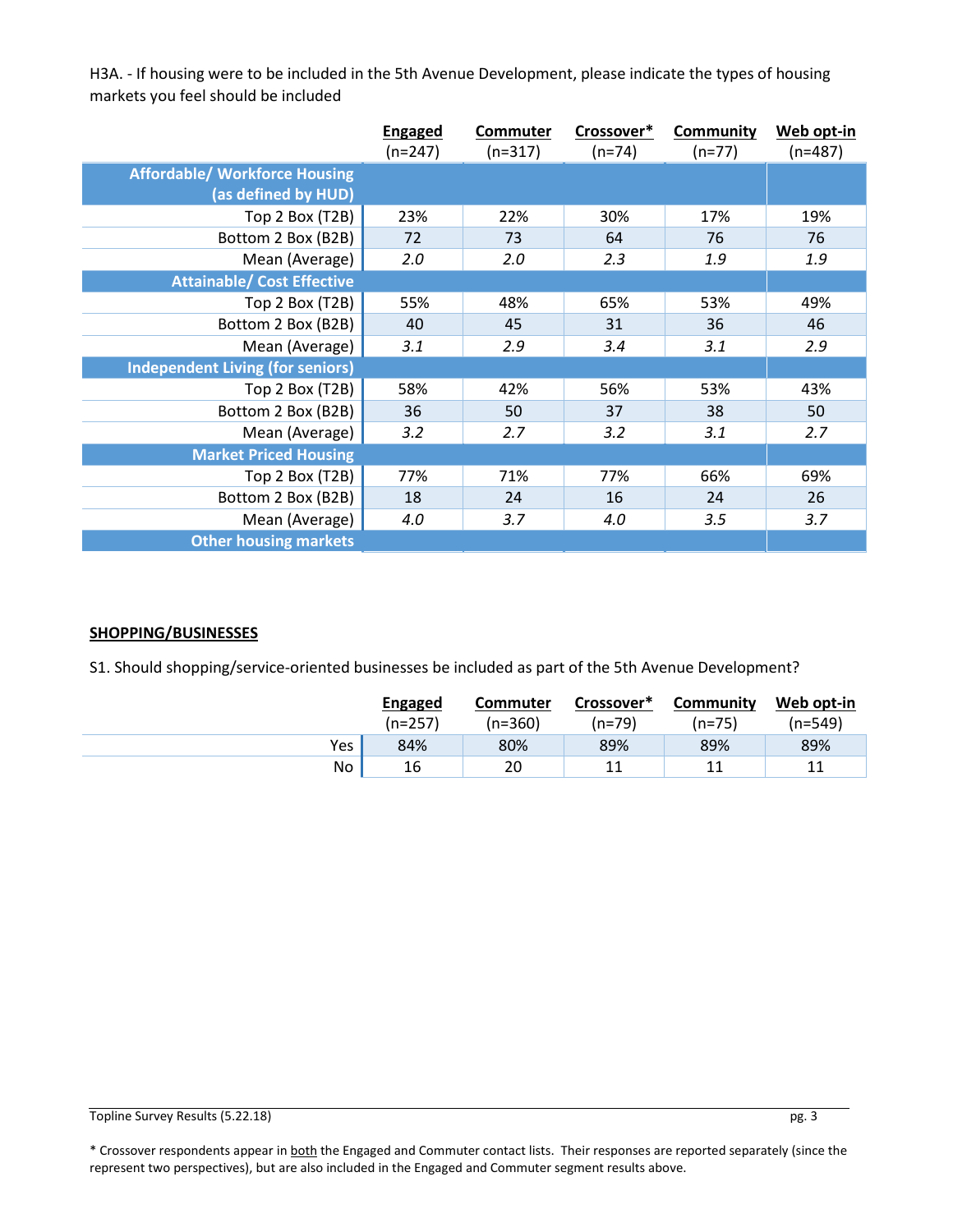S1A. Why shouldn't shopping/service-oriented businesses be included as part of the 5th Avenue Development? (NOTE: Top open-ended responses are shown below; %s are based on the total sample size for each survey group).

|                                                                                          | <b>Engaged</b> | Commuter | Crossover* | Community | Web opt-in |
|------------------------------------------------------------------------------------------|----------------|----------|------------|-----------|------------|
| There is no need, enough shopping<br>already; fill existing empty retail<br>space first  | 9%             | 7%       | 5%         | 4%        | 3%         |
| Increased traffic/congestion                                                             | 3%             | 6%       | 3%         | 4%        | 3%         |
| Focus needs to be on fixing parking<br>problem, not adding to it                         | 2%             | 4%       | 2%         | 7%        | 2%         |
| Doesn't offer anything to the local<br>area, should benefit residents/<br>commuters more | 1%             | 1%       | 1%         | 0%        | 2%         |
| Business doesn't do well in that area/<br>train station not a shopping center            | 1%             | 1%       | 0%         | 1%        | 0%         |

2A. Which of the following shopping/service-oriented businesses would you like to see?

|                                           | <b>Engaged</b><br>$(n=260)$ | Commuter<br>$(n=355)$ | Crossover*<br>$(n=81)$ | <b>Community</b><br>$(n=77)$ | Web opt-in<br>$(n=580)$ |
|-------------------------------------------|-----------------------------|-----------------------|------------------------|------------------------------|-------------------------|
| <b>Coffee shop</b>                        |                             |                       |                        |                              |                         |
| Top 2 Box (T2B)                           | 86%                         | 89%                   | 91%                    | 82%                          | 87%                     |
| Bottom 2 Box (B2B)                        | 9                           | 9                     | 5                      | 13                           | 10                      |
| Mean (Average)                            | 4.3                         | 4.3                   | 4.4                    | 4.0                          | 4.2                     |
| <b>Restaurant/bar</b>                     |                             |                       |                        |                              |                         |
| Top 2 Box (T2B)                           | 79%                         | 81%                   | 83%                    | 83%                          | 82%                     |
| Bottom 2 Box (B2B)                        | 15                          | 15                    | 11                     | 10                           | 16                      |
| Mean (Average)                            | 4.0                         | 4.0                   | 4.1                    | 4.1                          | 4.0                     |
| <b>Consumer service (dry cleaner,</b>     |                             |                       |                        |                              |                         |
| salon, etc.)                              |                             |                       |                        |                              |                         |
| Top 2 Box (T2B)                           | 66%                         | 60%                   | 67%                    | 55%                          | 63%                     |
| Bottom 2 Box (B2B)                        | 24                          | 31                    | 19                     | 39                           | 28                      |
| Mean (Average)                            | 3.6                         | 3.3                   | 3.7                    | 3.1                          | 3.4                     |
| <b>Boutique retail shops (housewares,</b> |                             |                       |                        |                              |                         |
| clothing, floral, wine shop, etc.)        |                             |                       |                        |                              |                         |
| Top 2 Box (T2B)                           | 54%                         | 43%                   | 52%                    | 53%                          | 60%                     |
| Bottom 2 Box (B2B)                        | 37                          | 46                    | 32                     | 37                           | 31                      |
| Mean (Average)                            | 3.2                         | 2.8                   | 3.2                    | 3.1                          | 3.4                     |
| <b>Small boutique grocer</b>              |                             |                       |                        |                              |                         |
| Top 2 Box (T2B)                           | 65%                         | 60%                   | 68%                    | 69%                          | 70%                     |
| Bottom 2 Box (B2B)                        | 26                          | 32                    | 21                     | 21                           | 23                      |
| Mean (Average)                            | 3.6                         | 3.3                   | 3.6                    | 3.6                          | 3.7                     |
| Performing arts/entertainment             |                             |                       |                        |                              |                         |
| space                                     |                             |                       |                        |                              |                         |
| Top 2 Box (T2B)                           | 43%                         | 42%                   | 48%                    | 50%                          | 57%                     |
| Bottom 2 Box (B2B)                        | 52                          | 54                    | 41                     | 43                           | 38                      |
| Mean (Average)                            | 2.8                         | 2.7                   | 3.1                    | 3.0                          | 3.3                     |

Topline Survey Results (5.22.18) pg. 4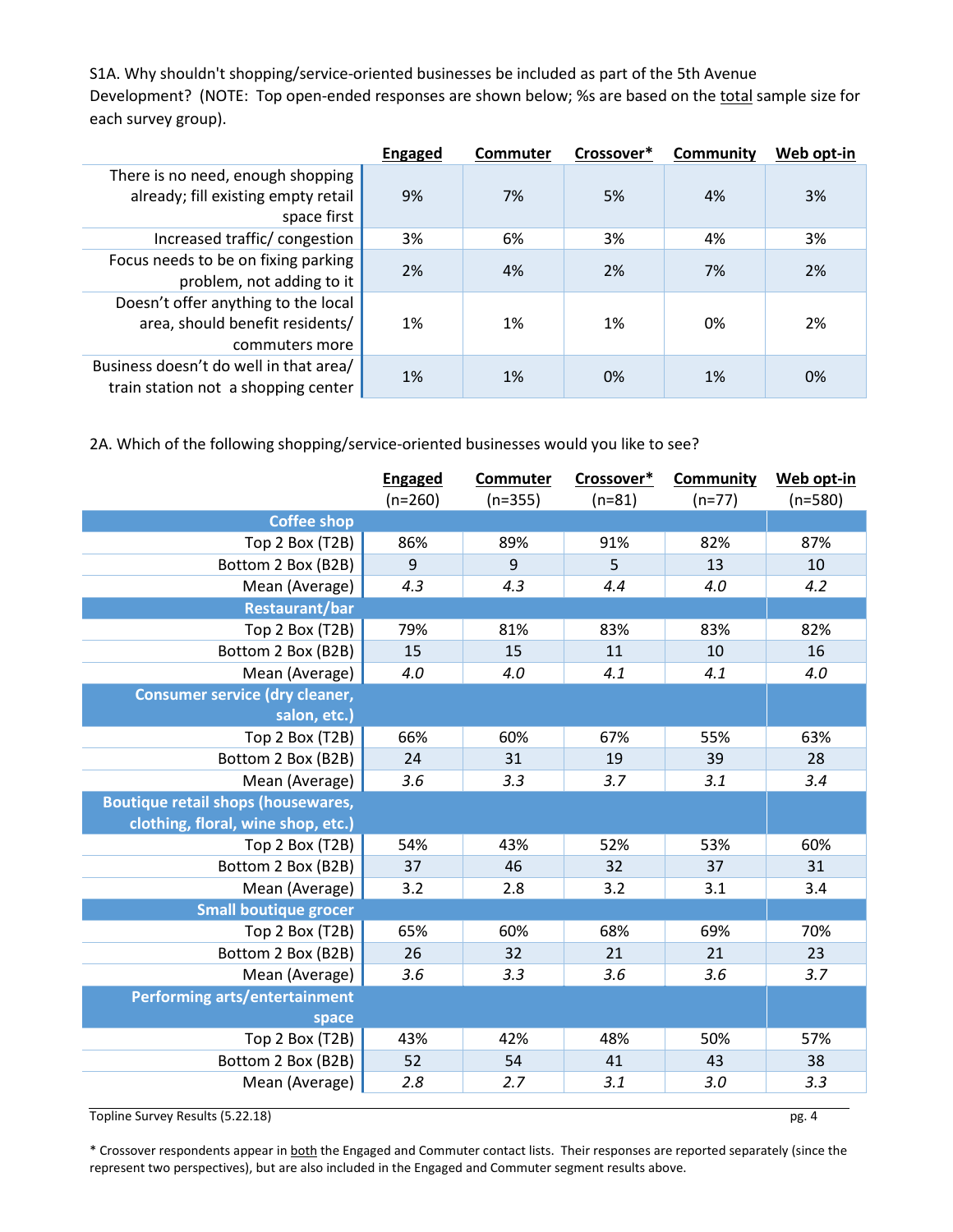S2A\_Other shopping/service-oriented businesses selected: Please specify. (NOTE: Top open-ended responses are shown below; %s are based on the total sample size for each survey group).

|                                                                                        | <b>Engaged</b> | <b>Commuter</b> | Crossover*     | <b>Community</b> | Web opt-in   |
|----------------------------------------------------------------------------------------|----------------|-----------------|----------------|------------------|--------------|
| <b>Community-Oriented (NET)</b>                                                        | 5%             | 3%              | 5%             | 1%               | 2%           |
| Fitness offerings                                                                      | 2              |                 | 3              | 0                | 0            |
| Pharmacy                                                                               | $\Omega$       |                 | $\Omega$       | $\mathbf 0$      | $\mathbf{1}$ |
| Educational (museums, class space,<br>cultural center, art<br>studio/makerspace, etc.) | $\mathbf{1}$   | 0               | $\mathbf 0$    |                  | 0            |
| Child/Youth services (daycare,<br>mentoring, etc.)                                     |                |                 |                | $\Omega$         | 0            |
| Farmer's Markets                                                                       | 1              | 0               | $\overline{2}$ | 0                | $\Omega$     |
| <b>Office (NET)</b>                                                                    | 2%             | 1%              | 0%             | 1%               | 1%           |
| Office space                                                                           | 1              | 0               | 0              | 1                | 0            |
| Co-working/shared office space                                                         | 1              | 0               | $\Omega$       | $\Omega$         | $\mathbf 0$  |
| Mechanic/ auto repair                                                                  | 1%             | 1%              | 1%             | 1%               | 0%           |
| <b>Convenience store</b>                                                               | 0%             | 1%              | 0%             | 0%               | 1%           |
| Small, locally owned businesses                                                        | 1%             | 0%              | 0%             | 0%               | 0%           |

S3A. Which of the following community-oriented businesses would you like to see?

|                                 | <b>Engaged</b><br>$(n=239)$ | Commuter<br>$(n=301)$ | Crossover*<br>$(n=72)$ | <b>Community</b><br>$(n=64)$ | Web opt-in<br>$(n=479)$ |
|---------------------------------|-----------------------------|-----------------------|------------------------|------------------------------|-------------------------|
| <b>Daycare facility</b>         |                             |                       |                        |                              |                         |
| Top 2 Box (T2B)                 | 50%                         | 51%                   | 50%                    | 52%                          | 48%                     |
| Bottom 2 Box (B2B)              | 42                          | 40                    | 42                     | 40                           | 43                      |
| Mean (Average)                  | 3.1                         | 3.1                   | 3.1                    | 3.1                          | 2.9                     |
| <b>Fitness or health club</b>   |                             |                       |                        |                              |                         |
| Top 2 Box (T2B)                 | 54                          | 51                    | 58                     | 35                           | 53                      |
| Bottom 2 Box (B2B)              | 37                          | 40                    | 34                     | 59                           | 41                      |
| Mean (Average)                  | 3.1                         | 3.0                   | 3.2                    | 2.5                          | 3.1                     |
| <b>Medical or dental office</b> |                             |                       |                        |                              |                         |
| Top 2 Box (T2B)                 | 38%                         | 29%                   | 34%                    | 34%                          | 35%                     |
| Bottom 2 Box (B2B)              | 53                          | 62                    | 57                     | 48                           | 57                      |
| Mean (Average)                  | 2.7                         | 2.3                   | 2.6                    | 2.7                          | 2.5                     |
| <b>Pharmacy</b>                 |                             |                       |                        |                              |                         |
| Top 2 Box (T2B)                 | 40%                         | 48%                   | 47%                    | 41%                          | 46%                     |
| Bottom 2 Box (B2B)              | 51                          | 44                    | 42                     | 44                           | 48                      |
| Mean (Average)                  | 2.7                         | 2.9                   | 2.9                    | 2.8                          | 2.8                     |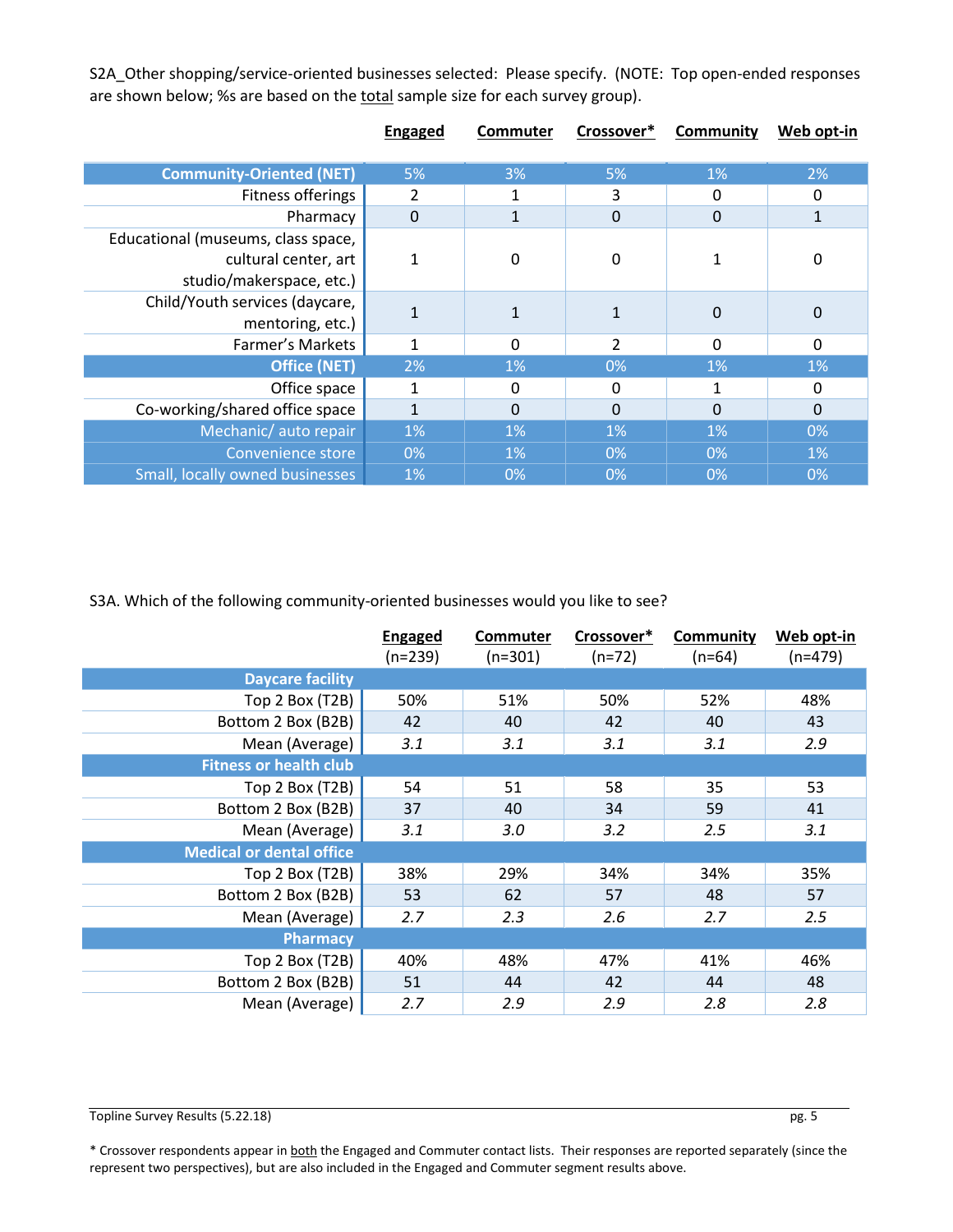S3A\_Other community-oriented businesses selected: Please specify. (NOTE: Top open-ended responses are shown below; %s are based on the total sample size for each survey group).

|                                    | <b>Engaged</b> | <b>Commuter</b> | Crossover* | Community | Web opt-in |
|------------------------------------|----------------|-----------------|------------|-----------|------------|
|                                    |                |                 |            |           |            |
| <b>Community-Oriented (NET)</b>    | 4%             | $1\%$           | 3%         | 2%        | 2%         |
| Educational (museums, class space, |                |                 |            |           |            |
| cultural center, art               | 4%             | 1%              | 2%         | 1%        | 1%         |
| studio/makerspace, etc.            |                |                 |            |           |            |
| Child/ Youth services (daycare /   | 1%             | 0%              | 0%         | 1%        | 0%         |
| mentoring, etc.)                   |                |                 |            |           |            |
| <b>Retail/Entertainment (NET)</b>  | 2%             | 2%              | 3%         | 1%        | 3%         |
| Entertainment (movie theater,      | 0%             | 0%              | 2%         | 1%        | 0%         |
| bowling etc.)                      |                |                 |            |           |            |
| Vet/ doggy daycare                 | 0%             | 0%              | 0%         | 0%        | 1%         |
| <b>Office (NET)</b>                | 2%             | $0\%$           | 1%         | 1%        | 1%         |
| Office space                       | 1%             | 0%              | 0%         | 0%        | 0%         |
| Bank                               | 0%             | 0%              | 0%         | 1%        | 0%         |
| Co-working/shared office space     | 1%             | 0%              | 1%         | 0%        | 0%         |

#### **OFFICE SPACE**

O1. Please indicate whether you support or oppose seeing office space (including corporate, boutique office, and/or co-working space) as part of the 5th Avenue Development.

|                    | Engaged   | Commuter  | Crossover* | Community | Web opt-in |
|--------------------|-----------|-----------|------------|-----------|------------|
|                    | $(n=255)$ | $(n=311)$ | (n=77)     | (n=70)    | (n=496)    |
| Top 2 Box (T2B)    | 62%       | 52%       | 62%        | 41%       | 57%        |
| Bottom 2 Box (B2B) | 29        | 41        | 29         | 49        | 36         |
| Mean (Average)     | 3.7       | 3.2       | 3.7        | 2.9       | 3.4        |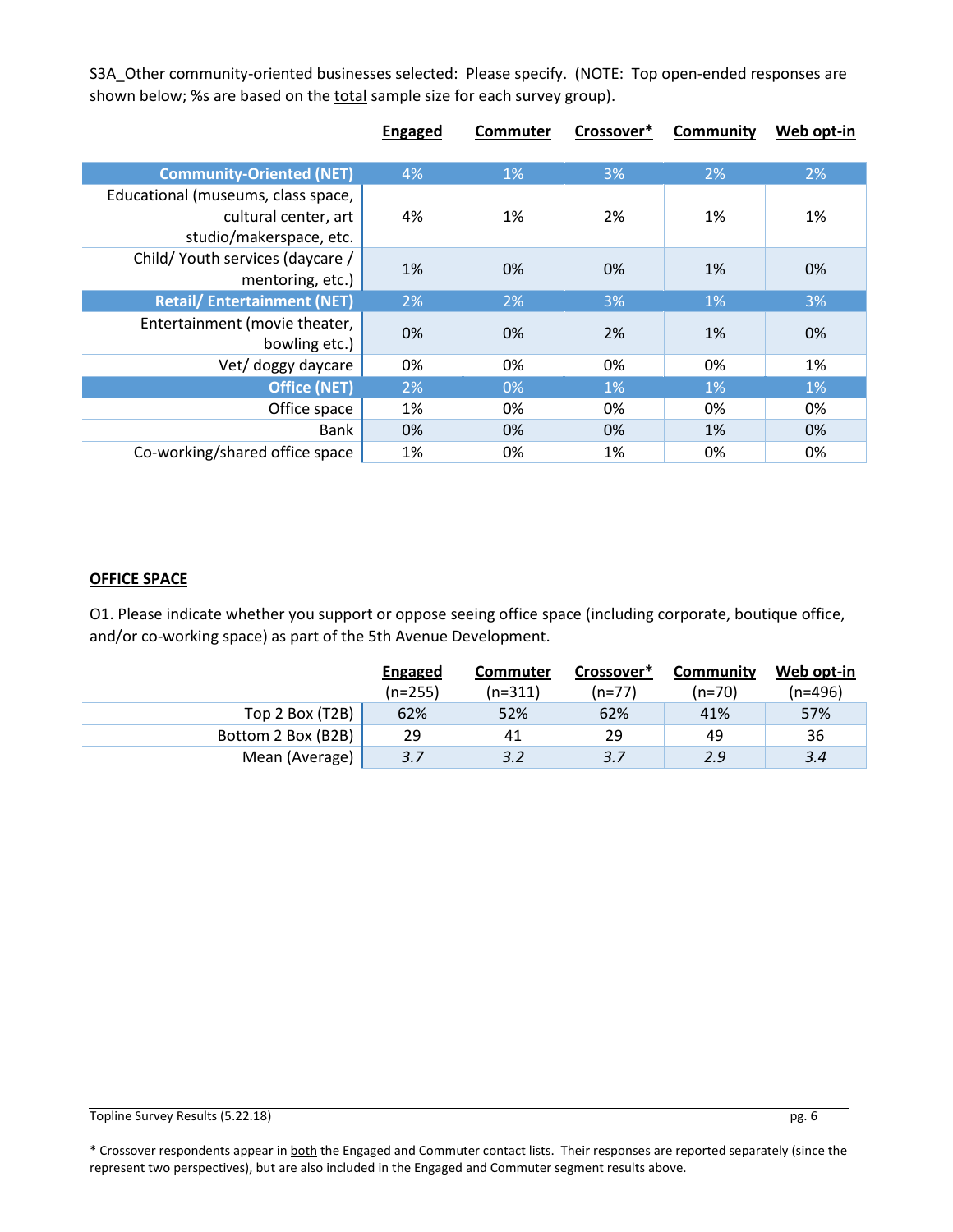O1A. Why do you support/oppose office space as part of the 5th Avenue Development? (NOTE: Top openended responses are shown below; %s are based on the total sample size for each survey group).

|                                                                                                                                            | <b>Engaged</b> | <b>Commuter</b> | Crossover* | <b>Community</b> | Web opt-in |
|--------------------------------------------------------------------------------------------------------------------------------------------|----------------|-----------------|------------|------------------|------------|
| <b>Support (NET)</b>                                                                                                                       | 44%            | 33%             | 38%        | 28%              | 30%        |
| Good for area, economic boost, more<br>jobs                                                                                                | 7%             | 8%              | 8%         | 10%              | 7%         |
| Convenient location by train station<br>(e.g., for reverse commuters)                                                                      | 8%             | 6%              | 7%         | 6%               | 7%         |
| Support mixed/ multi-use space,<br>"live-work-play"                                                                                        | 9%             | 2%              | 8%         | 4%               | 4%         |
| <b>Oppose (NET)</b>                                                                                                                        | 32%            | 32%             | 30%        | 38%              | 28%        |
| There is no need, enough office space<br>already/ fill existing space before<br>adding new buildings; concerned it<br>won't stay           | 17%            | 10%             | 14%        | 18%              | 9%         |
| Increased traffic/congestion (rush<br>hour, etc.)                                                                                          | 8%             | 10%             | 10%        | 6%               | 7%         |
| Focus needs to be on fixing parking<br>problem, not adding to it                                                                           | 4%             | 9%              | 6%         | 5%               | 4%         |
| Doesn't offer anything to the local<br>area, should be more community-<br>focused (prefer other type of<br>development <i>i.e.</i> retail) | 2%             | 4%              | 2%         | 8%               | 7%         |

### **GREENSPACE**

G1. Should greenspace be included as part of the 5th Avenue Development?

|     | Engaged | <b>Commuter</b> | Crossover* | Community | Web opt-in |
|-----|---------|-----------------|------------|-----------|------------|
|     | (n=299) | (n=397)         | (n=90)     | (n=84)    | (n=636)    |
| Yes | 93%     | 82%             | 89%        | 92%       | 92%        |
| No  |         | 18              | 11         |           | o<br>Õ     |

G1A. Why shouldn't greenspace be included as part of the 5th Avenue Development?

*Very few cases by survey group; open-ended summary results will be included in the full report.*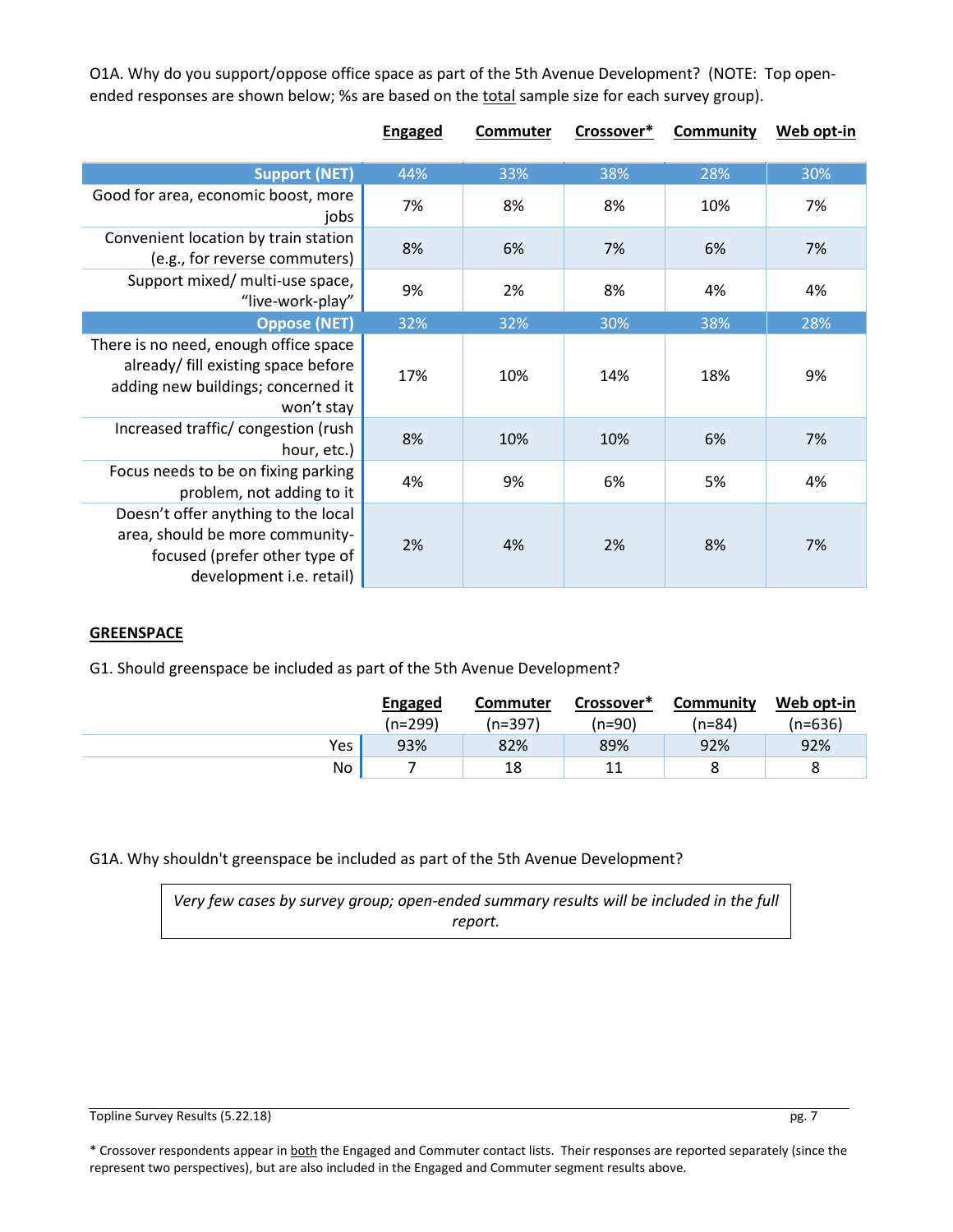G2A. If greenspace were to be included in the 5th Avenue Development, which of the following would you like to see?

| <b>Hardscape Features (benches,</b><br>plazas, fire pit, art, fountains, etc.)<br>86%<br>86%<br>86%<br>85%<br>Top 2 Box (T2B)<br>77%<br>8<br>16<br>12<br>11<br>Bottom 2 Box (B2B)<br>11<br>4.2<br>3.9<br>4.2<br>Mean (Average)<br>4.1<br>4.1<br><b>Public Greenspace (grass areas,</b><br>gardens, etc.)<br>93%<br>92%<br>Top 2 Box (T2B)<br>83%<br>90%<br>88%<br>5<br>12<br>5<br>8<br>8<br>Bottom 2 Box (B2B)<br>Mean (Average)<br>4.5<br>4.3<br>4.1<br>4.3<br>4.4<br><b>Children's Amenities (splash pad,</b><br>playground, etc.)<br>Top 2 Box (T2B)<br>47%<br>35%<br>43%<br>51%<br>57%<br>Bottom 2 Box (B2B)<br>45<br>60<br>49<br>37<br>44<br>Mean (Average)<br>3.0<br>2.5<br>2.8<br>3.3<br>3.1<br><b>Neighborhood/ Community</b><br>Amenities (outdoor ice rink, fitness,<br>bocce, etc.)<br>53%<br>45%<br>42%<br>55%<br>Top 2 Box (T2B)<br>41%<br>Bottom 2 Box (B2B)<br>40<br>38<br>52<br>44<br>51 | <b>Engaged</b><br>$(n=278)$ | <b>Commuter</b><br>$(n=349)$ | Crossover*<br>$(n=80)$ | <b>Community</b><br>$(n=75)$ | Web opt-in<br>$(n=581)$ |
|----------------------------------------------------------------------------------------------------------------------------------------------------------------------------------------------------------------------------------------------------------------------------------------------------------------------------------------------------------------------------------------------------------------------------------------------------------------------------------------------------------------------------------------------------------------------------------------------------------------------------------------------------------------------------------------------------------------------------------------------------------------------------------------------------------------------------------------------------------------------------------------------------------|-----------------------------|------------------------------|------------------------|------------------------------|-------------------------|
|                                                                                                                                                                                                                                                                                                                                                                                                                                                                                                                                                                                                                                                                                                                                                                                                                                                                                                          |                             |                              |                        |                              |                         |
|                                                                                                                                                                                                                                                                                                                                                                                                                                                                                                                                                                                                                                                                                                                                                                                                                                                                                                          |                             |                              |                        |                              |                         |
|                                                                                                                                                                                                                                                                                                                                                                                                                                                                                                                                                                                                                                                                                                                                                                                                                                                                                                          |                             |                              |                        |                              |                         |
|                                                                                                                                                                                                                                                                                                                                                                                                                                                                                                                                                                                                                                                                                                                                                                                                                                                                                                          |                             |                              |                        |                              |                         |
|                                                                                                                                                                                                                                                                                                                                                                                                                                                                                                                                                                                                                                                                                                                                                                                                                                                                                                          |                             |                              |                        |                              |                         |
|                                                                                                                                                                                                                                                                                                                                                                                                                                                                                                                                                                                                                                                                                                                                                                                                                                                                                                          |                             |                              |                        |                              |                         |
|                                                                                                                                                                                                                                                                                                                                                                                                                                                                                                                                                                                                                                                                                                                                                                                                                                                                                                          |                             |                              |                        |                              |                         |
|                                                                                                                                                                                                                                                                                                                                                                                                                                                                                                                                                                                                                                                                                                                                                                                                                                                                                                          |                             |                              |                        |                              |                         |
|                                                                                                                                                                                                                                                                                                                                                                                                                                                                                                                                                                                                                                                                                                                                                                                                                                                                                                          |                             |                              |                        |                              |                         |
|                                                                                                                                                                                                                                                                                                                                                                                                                                                                                                                                                                                                                                                                                                                                                                                                                                                                                                          |                             |                              |                        |                              |                         |
|                                                                                                                                                                                                                                                                                                                                                                                                                                                                                                                                                                                                                                                                                                                                                                                                                                                                                                          |                             |                              |                        |                              |                         |
|                                                                                                                                                                                                                                                                                                                                                                                                                                                                                                                                                                                                                                                                                                                                                                                                                                                                                                          |                             |                              |                        |                              |                         |
|                                                                                                                                                                                                                                                                                                                                                                                                                                                                                                                                                                                                                                                                                                                                                                                                                                                                                                          |                             |                              |                        |                              |                         |
|                                                                                                                                                                                                                                                                                                                                                                                                                                                                                                                                                                                                                                                                                                                                                                                                                                                                                                          |                             |                              |                        |                              |                         |
|                                                                                                                                                                                                                                                                                                                                                                                                                                                                                                                                                                                                                                                                                                                                                                                                                                                                                                          |                             |                              |                        |                              |                         |
|                                                                                                                                                                                                                                                                                                                                                                                                                                                                                                                                                                                                                                                                                                                                                                                                                                                                                                          |                             |                              |                        |                              |                         |
|                                                                                                                                                                                                                                                                                                                                                                                                                                                                                                                                                                                                                                                                                                                                                                                                                                                                                                          |                             |                              |                        |                              |                         |
|                                                                                                                                                                                                                                                                                                                                                                                                                                                                                                                                                                                                                                                                                                                                                                                                                                                                                                          |                             |                              |                        |                              |                         |
|                                                                                                                                                                                                                                                                                                                                                                                                                                                                                                                                                                                                                                                                                                                                                                                                                                                                                                          |                             |                              |                        |                              |                         |
|                                                                                                                                                                                                                                                                                                                                                                                                                                                                                                                                                                                                                                                                                                                                                                                                                                                                                                          |                             |                              |                        |                              |                         |
|                                                                                                                                                                                                                                                                                                                                                                                                                                                                                                                                                                                                                                                                                                                                                                                                                                                                                                          |                             |                              |                        |                              |                         |
| Mean (Average)<br>3.2<br>2.7<br>2.8<br>3.2<br>3.0                                                                                                                                                                                                                                                                                                                                                                                                                                                                                                                                                                                                                                                                                                                                                                                                                                                        |                             |                              |                        |                              |                         |
| <b>Walking/bike paths</b>                                                                                                                                                                                                                                                                                                                                                                                                                                                                                                                                                                                                                                                                                                                                                                                                                                                                                |                             |                              |                        |                              |                         |
| 86%<br>Top 2 Box (T2B)<br>78%<br>83%<br>93%<br>84%                                                                                                                                                                                                                                                                                                                                                                                                                                                                                                                                                                                                                                                                                                                                                                                                                                                       |                             |                              |                        |                              |                         |
| Bottom 2 Box (B2B)<br>11<br>18<br>$\overline{7}$<br>11<br>14                                                                                                                                                                                                                                                                                                                                                                                                                                                                                                                                                                                                                                                                                                                                                                                                                                             |                             |                              |                        |                              |                         |
| Mean (Average)<br>4.3<br>3.9<br>4.2<br>4.4<br>4.2                                                                                                                                                                                                                                                                                                                                                                                                                                                                                                                                                                                                                                                                                                                                                                                                                                                        |                             |                              |                        |                              |                         |

G2A\_Other greenspace selected: Please specify. (NOTE: Top open-ended responses are shown below; %s are based on the total sample size for each survey group).

|                                                                           | <b>Engaged</b> | <b>Commuter</b> | Crossover* | Community | Web opt-in |
|---------------------------------------------------------------------------|----------------|-----------------|------------|-----------|------------|
|                                                                           |                |                 |            |           |            |
| Gardens                                                                   | 2%             | 1%              | 2%         | 2%        | 1%         |
| Focus on being eco-friendly and<br>conservation                           | 1%             | 0%              | 0%         | 1%        | 0%         |
| Lots of trees, foliage                                                    | 2%             | 0%              | 3%         | 0%        | 1%         |
| Dog park, dog-friendly (provide waste<br>bags/bins, off-leash area, etc.) | 3%             | 0%              | 0%         | 0%        | 1%         |
| Rooftop greenspace                                                        | 2%             | 1%              | 1%         | 1%        | 1%         |
| Flooding prevention                                                       | 1%             | 0%              | 0%         | 2%        | 0%         |

Topline Survey Results (5.22.18) pg. 8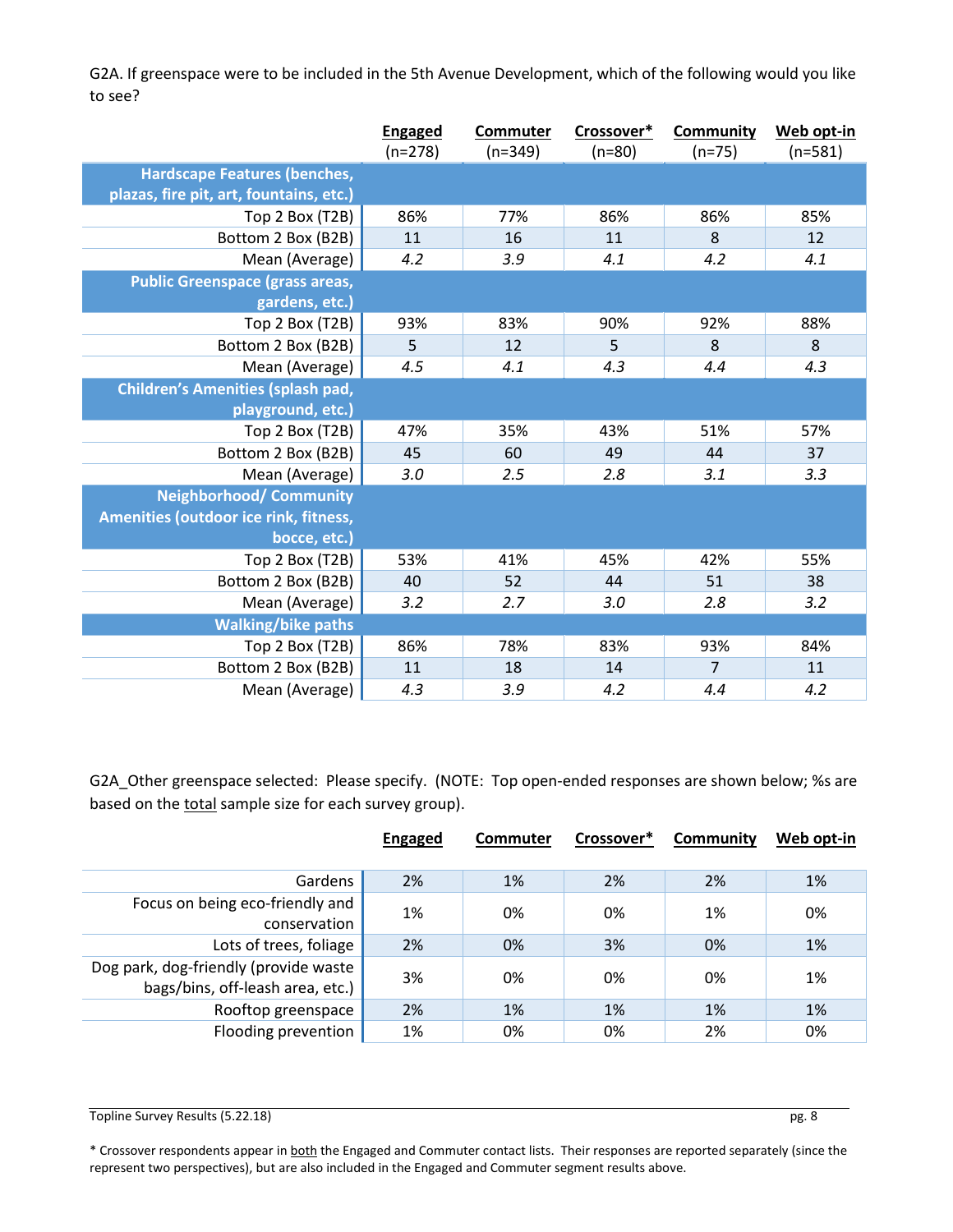G3\_1. Which of these public space amenities would you use if provided within the 5th Avenue Development? Please select all that apply. (% Yes/Selected)

|                                            | <b>Engaged</b> | Commuter  | Crossover* | Community | Web opt-in |
|--------------------------------------------|----------------|-----------|------------|-----------|------------|
|                                            | $(n=300)$      | $(n=406)$ | $(n=91)$   | $(n=84)$  | (n=646)    |
| <b>Farmers markets</b>                     | 84%            | 80%       | 82%        | 84%       | 86%        |
| Outdoor fitness classes (yoga, tai-chi)    | 27%            | 17%       | 15%        | 21%       | 31%        |
| Cultural (festival, fairs, concerts, etc.) | 60%            | 58%       | 61%        | 64%       | 66%        |
| Outdoor meeting/work space w/ WiFi         | 36%            | 29%       | 27%        | 37%       | 34%        |
| Other public space amenities               | 9%             | 5%        | 8%         | 8%        | 6%         |

G3\_1\_Other public space amenities selected: Please specify. (NOTE: Top open-ended responses are shown below; %s are based on the total sample size for each survey group).

|                                       | <b>Engaged</b> | <b>Commuter</b> | Crossover* | Community | Web opt-in |
|---------------------------------------|----------------|-----------------|------------|-----------|------------|
|                                       |                |                 |            |           |            |
| Amenities for children/ youth         |                |                 |            |           |            |
| (athletics, park, museum, playground, | 1%             | 1%              | 1%         | 2%        | 1%         |
| activity center, etc.)                |                |                 |            |           |            |
| Gardens/ green space                  | 2%             | 1%              | 1%         | 3%        | 1%         |
| Dog-friendly spaces                   | 1%             | 0%              | 0%         | 0%        | 0%         |
| Paths (walking, biking)               | 0%             | 1%              | 1%         | 1%        | 0%         |
| Indoor space                          | 0%             | 0%              | 1%         | 1%        | 1%         |

**PARKING (NOTE:** This section regarding parking appeared first in the Commuter survey to increase relevance/interest in the survey.)

P1. There are currently 1,500 commuter spaces available within this development. Should additional commuter stalls be added?

|     | <b>Engaged</b> | <b>Commuter</b> | Crossover* | Community | Web opt-in |
|-----|----------------|-----------------|------------|-----------|------------|
|     | $(n=276)$      | (n=391)         | (n=83)     | (n=78)    | (n=605)    |
| Yes | 59%            | 82%             | 70%        | 72%       | 65%        |
| No  | 41             | 18              | 30         | 28        | 35         |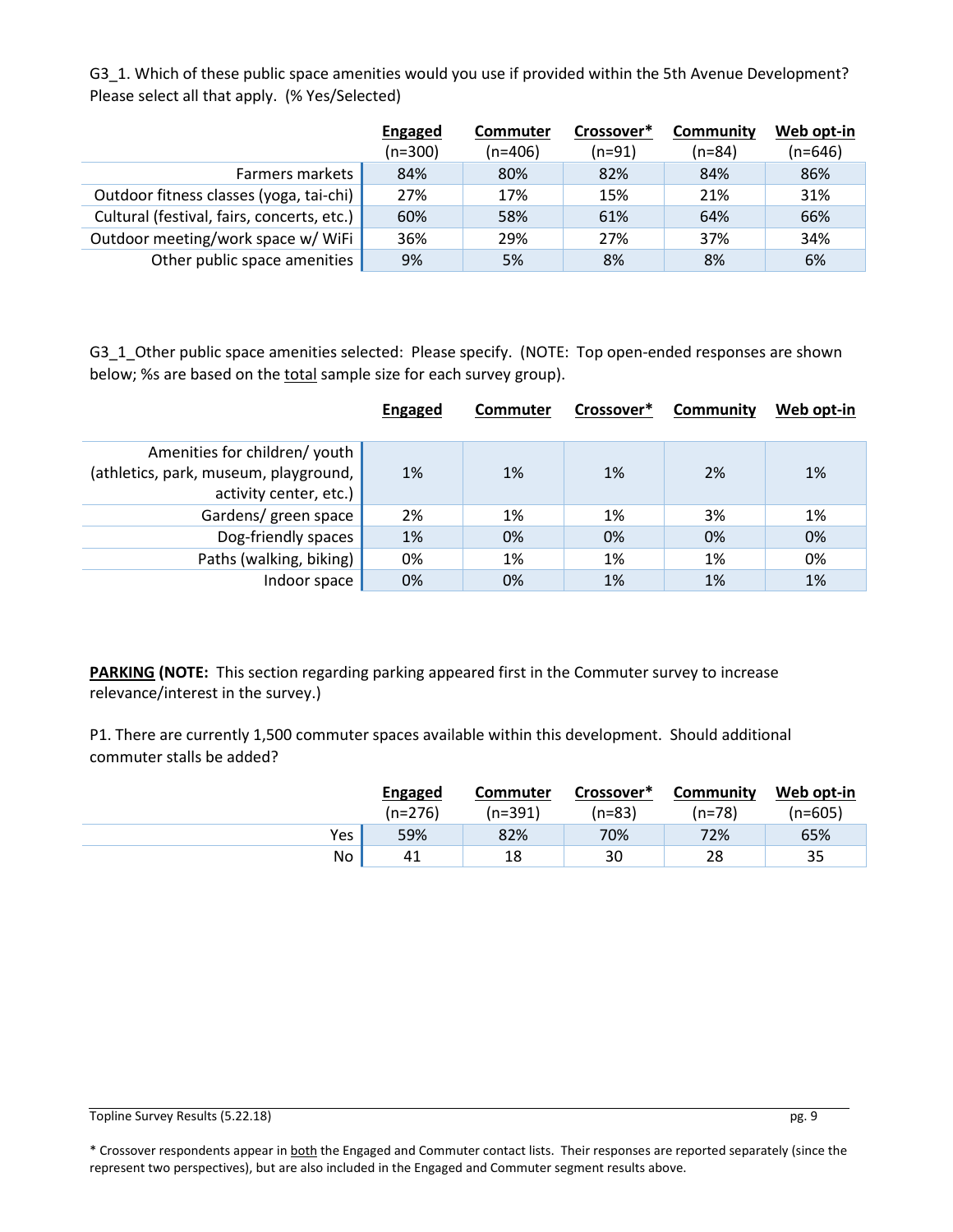P2A. Please indicate which parking options you would like to see at the 5th Avenue Development.

|                                                         | <b>Engaged</b><br>$(n=281)$ | Commuter<br>$(n=389)$ | Crossover*<br>$(n=87)$ | <b>Community</b><br>$(n=80)$ | Web opt-in<br>$(n=598)$ |
|---------------------------------------------------------|-----------------------------|-----------------------|------------------------|------------------------------|-------------------------|
| <b>Structured Parking (multi-level</b><br>parking deck) |                             |                       |                        |                              |                         |
| Top 2 Box (T2B)                                         | 78%                         | 81%                   | 76%                    | 71%                          | 77%                     |
| Bottom 2 Box (B2B)                                      | 20                          | 18                    | 23                     | 25                           | 20                      |
| Mean (Average)                                          | 3.9                         | 4.1                   | 3.9                    | 3.7                          | 4.0                     |
| <b>Surface lots</b>                                     |                             |                       |                        |                              |                         |
| Top 2 Box (T2B)                                         | 44%                         | 74%                   | 65%                    | 48%                          | 51%                     |
| Bottom 2 Box (B2B)                                      | 47                          | 21                    | 23                     | 45                           | 43                      |
| Mean (Average)                                          | 3.0                         | 3.9                   | 3.7                    | 3.1                          | 3.1                     |
| <b>Street parking</b>                                   |                             |                       |                        |                              |                         |
| Top 2 Box (T2B)                                         | 24%                         | 40%                   | 38%                    | 28%                          | 33%                     |
| Bottom 2 Box (B2B)                                      | 71                          | 54                    | 57                     | 62                           | 61                      |
| Mean (Average)                                          | 2.2                         | 2.7                   | 2.7                    | 2.4                          | 2.5                     |
| Offsite parking with shuttles to the                    |                             |                       |                        |                              |                         |
| train station                                           |                             |                       |                        |                              |                         |
| Top 2 Box (T2B)                                         | 57%                         | 25%                   | 38%                    | 45%                          | 52%                     |
| Bottom 2 Box (B2B)                                      | 38                          | 70                    | 56                     | 48                           | 44                      |
| Mean (Average)                                          | 3.3                         | 2.1                   | 2.6                    | 2.8                          | 3.0                     |

P2A\_Other parking options selected: Please specify. (NOTE: Top open-ended responses are shown below; %s are based on the total sample size for each survey group).

|                                                                                          | <b>Engaged</b> | <b>Commuter</b> | Crossover* | Community | Web opt-in |
|------------------------------------------------------------------------------------------|----------------|-----------------|------------|-----------|------------|
| Underground/subterranean                                                                 | 7%             | 2%              | 5%         | 1%        | 3%         |
| More spots for permit parking<br>(waiting list too long, etc.)                           | 1%             | 3%              | 0%         | 1%        | 2%         |
| More bike-friendly; bike parking,<br>rental (Divvy), etc.                                | 3%             | 1%              | 1%         | 1%        | 1%         |
| Specific parking locations (specific<br>area, intersection, etc.)                        | 3%             | 1%              | 3%         | 3%        | 1%         |
| More efficient roadways/traffic<br>patterns (reduce bottlenecks, add<br>bus lanes, etc.) | 1%             | 1%              | 2%         | 1%        | 1%         |
| More spots for daily parking (non-<br>commuter)                                          | 0%             | 1%              | 0%         | 1%        | 1%         |
| Parking structures that are not too<br>high/large                                        | 2%             | 0%              | 0%         | 2%        | 0%         |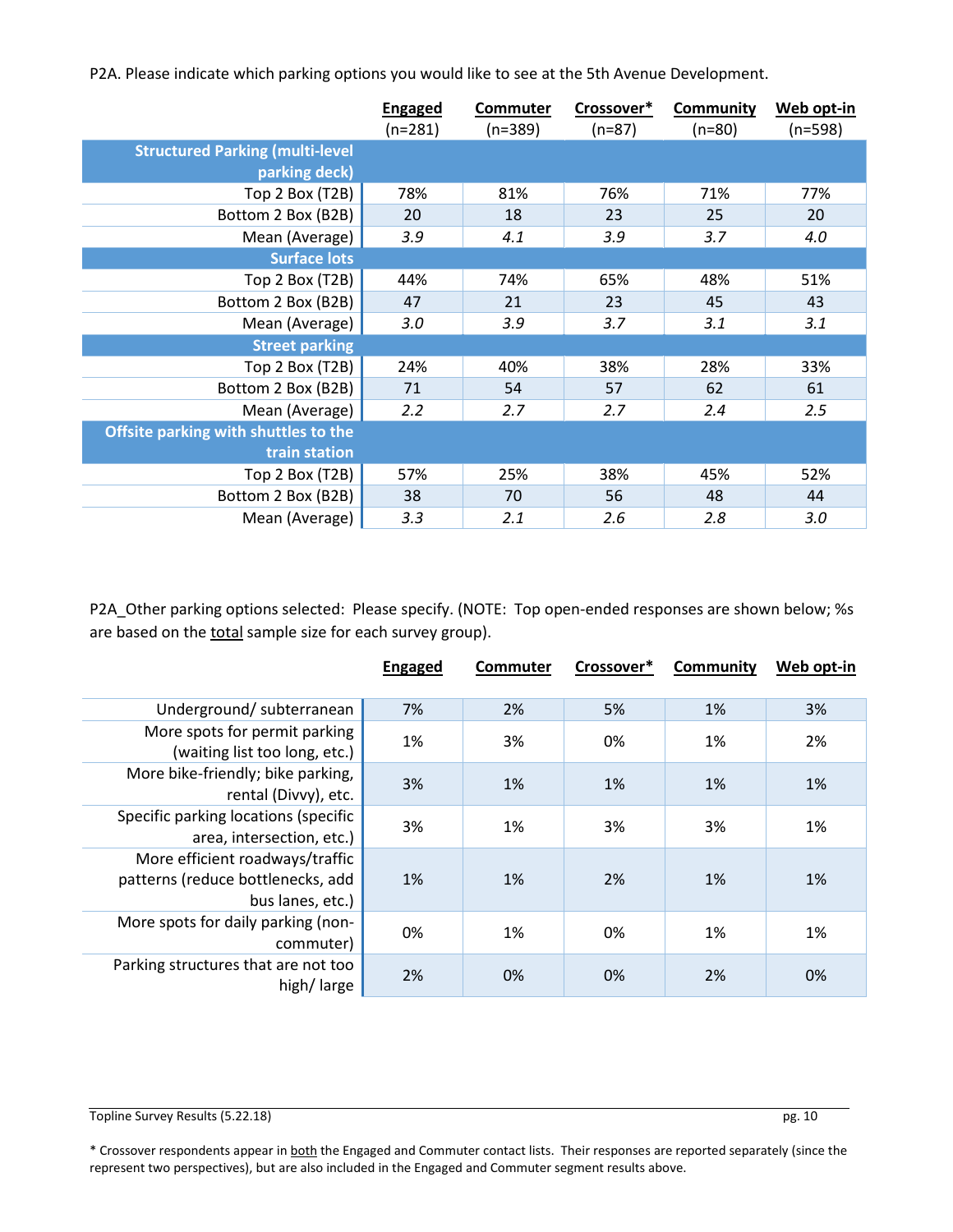#### **OVERALL SUMMARY**

Q2A. Rank order your top three preferred land uses from the list below.

|                                     | <b>Engaged</b><br>$(n=300)$ | <b>Commuter</b><br>$(n=406)$ | Crossover*<br>$(n=91)$ | Community<br>$(n=84)$ | Web opt-in<br>$(n=646)$ |
|-------------------------------------|-----------------------------|------------------------------|------------------------|-----------------------|-------------------------|
| <b>TOP (#1) CHOICE</b>              |                             |                              |                        |                       |                         |
| (note: %s do not total 100% as some |                             |                              |                        |                       |                         |
| left this question blank)           |                             |                              |                        |                       |                         |
| Housing                             | 20%                         | 7%                           | 14%                    | 17%                   | 15%                     |
| Shopping                            | 6                           | 3                            | 5                      | 13                    | 11                      |
| Service businesses                  | 4                           | 1                            | 0                      | 1                     | 5                       |
| Office space                        | $\overline{2}$              | $\Omega$                     | $\Omega$               | $\overline{4}$        | $\overline{2}$          |
| Public greenspace/amenities         | 29                          | 14                           | 19                     | 27                    | 32                      |
| Parking                             | 29                          | 61                           | 51                     | 27                    | 25                      |
| <b>Included in TOP 3</b>            |                             |                              |                        |                       |                         |
| <b>Housing</b>                      | 42%                         | 27%                          | 37%                    | 39%                   | 38%                     |
| Shopping                            | 32                          | 30                           | 31                     | 40                    | 42                      |
| Service businesses                  | 38                          | 35                           | 41                     | 40                    | 36                      |
| Office space                        | 17                          | 12                           | 13                     | 10                    | 14                      |
| Public greenspace/amenities         | 74                          | 62                           | 63                     | 71                    | 72                      |
| Parking                             | 56                          | 81                           | 72                     | 61                    | 56                      |

Q3A. Are there any specific land uses you want to see in the 5th Avenue Development? (NOTE: Top openended responses are shown below; %s are based on the total sample size for each survey group).

|                                       | <b>Engaged</b> | Commuter | Crossover* | <b>Community</b> | Web opt-in |
|---------------------------------------|----------------|----------|------------|------------------|------------|
|                                       |                |          |            |                  |            |
| <b>Parking (NET)</b>                  | 11%            | 22%      | 16%        | 8%               | 9%         |
| <b>Infrastructure (NET)</b>           | 14%            | 7%       | 8%         | 9%               | 9%         |
| Improved/safer pathways;              |                |          |            |                  |            |
| pedestrian passageways                | 1%             | 2%       | 4%         | 1%               | 2%         |
| Better traffic patterns/flow          | 4%             | 2%       | 3%         | 2%               | 2%         |
| Transportation Hub (trains, buses,    | 2%             | 1%       | 1%         | 2%               | 2%         |
| trolleys)                             |                |          |            |                  |            |
| <b>Retail/Entertainment (NET)</b>     | 11%            | 8%       | 11%        | 13%              | 10%        |
| General retail (shops/ services)      | 6%             | 4%       | 9%         | 3%               | 4%         |
| <b>Restaurants</b>                    | 3%             | 3%       | 3%         | 1%               | 4%         |
| Entertainment/ culture (theater,      | 3%             | 1%       | 4%         | 6%               | 2%         |
| concerts, art. Gallery, museum, etc.) |                |          |            |                  |            |
| <b>Greenspace (NET)</b>               | 10%            | 4%       | 3%         | 15               | 8%         |
| <b>Housing (NET)</b>                  | 7%             | 4%       | 9%         | 7%               | 4%         |
| <b>Office space (NET)</b>             | $1\%$          | 1%       | 2%         | 0%               | 1%         |
| <b>No Changes (NET)</b>               | 2%             | 1%       | 3%         | 1%               | 1%         |

Topline Survey Results (5.22.18) pg. 11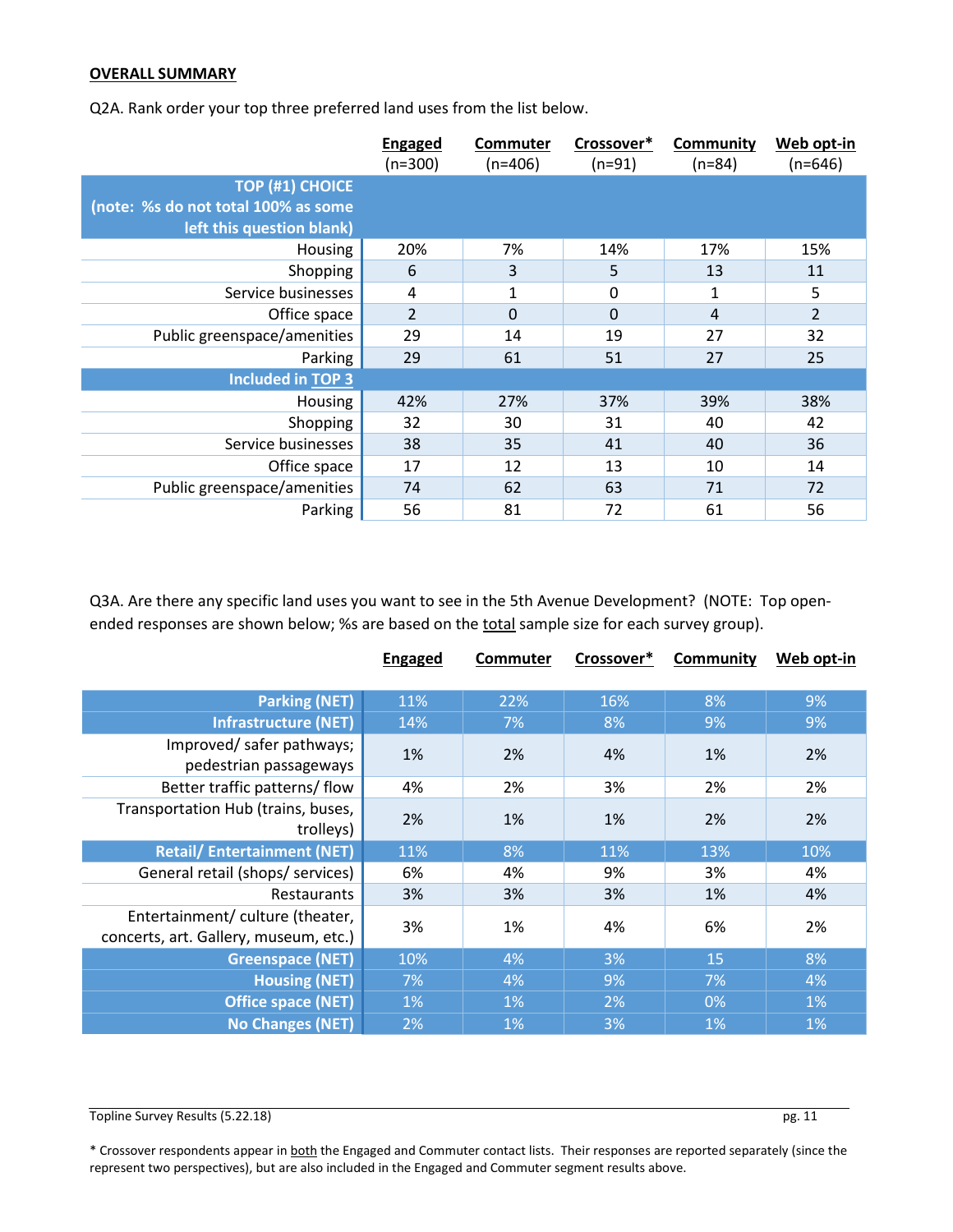Q3B. Are there any specific land uses you don't want to see in the 5th Avenue Development? (NOTE: Top open-ended responses are shown below; %s are based on the total sample size for each survey group).

|                                                                                                                   | <b>Engaged</b> | Commuter | Crossover* | <b>Community</b> | Web opt-in |
|-------------------------------------------------------------------------------------------------------------------|----------------|----------|------------|------------------|------------|
| <b>Housing (NET)</b>                                                                                              | 24%            | 22%      | 16%        | 17%              | 23%        |
| Anti-housing in general                                                                                           | 5%             | 8%       | 1%         | 1%               | 8%         |
| High density/ multi-unit housing<br>(apartments, condos, etc.)                                                    | 8%             | 6%       | 6%         | 5%               | 8%         |
| Affordable, low income housing (e.g.<br>Section 8)                                                                | 8%             | 6%       | 4%         | 8%               | 5%         |
| Luxury housing/<br>"McMansions"/single family homes                                                               | 3%             | 2%       | 2%         | 1%               | 2%         |
| Features/ Misc. (NET)                                                                                             | 29%            | 14%      | 18%        | 19%              | 16%        |
| High-rise buildings (3+ stories)                                                                                  | 15%            | 5%       | 1%         | 8%               | 9%         |
| Don't add to traffic, area is already<br>congested                                                                | 12%            | 7%       | 10%        | 8%               | 4%         |
| <b>Retail/Entertainment (NET)</b>                                                                                 | 18%            | 12%      | 15%        | 21%              | 15%        |
| Anti-retail/ commercial space in<br>general                                                                       | 5%             | 6%       | 4%         | 7%               | 5%         |
| Entertainment (theater, performing<br>arts center, etc.)                                                          | 7%             | 3%       | 6%         | 6%               | 5%         |
| Restaurants/bars/nightlife                                                                                        | 3%             | 2%       | 2%         | 6%               | 1%         |
| <b>Parking-related (NET)</b>                                                                                      | 9%             | 9%       | 11%        | 10%              | 9%         |
| Anything that isn't parking / reduces<br>existing parking, keep commuter in<br>mind                               | 4%             | 6%       | 5%         | 2%               | 3%         |
| Parking garages (congestion based on<br>train schedule, not in residential<br>areas, nothing too excessive, etc.) | 2%             | 2%       | 3%         | 3%               | 3%         |
| No more surface/ street parking                                                                                   | 2%             | 1%       | 2%         | 1%               | 3%         |
| <b>Office (NET)</b>                                                                                               | 5%             | 7%       | 6%         | 11%              | 7%         |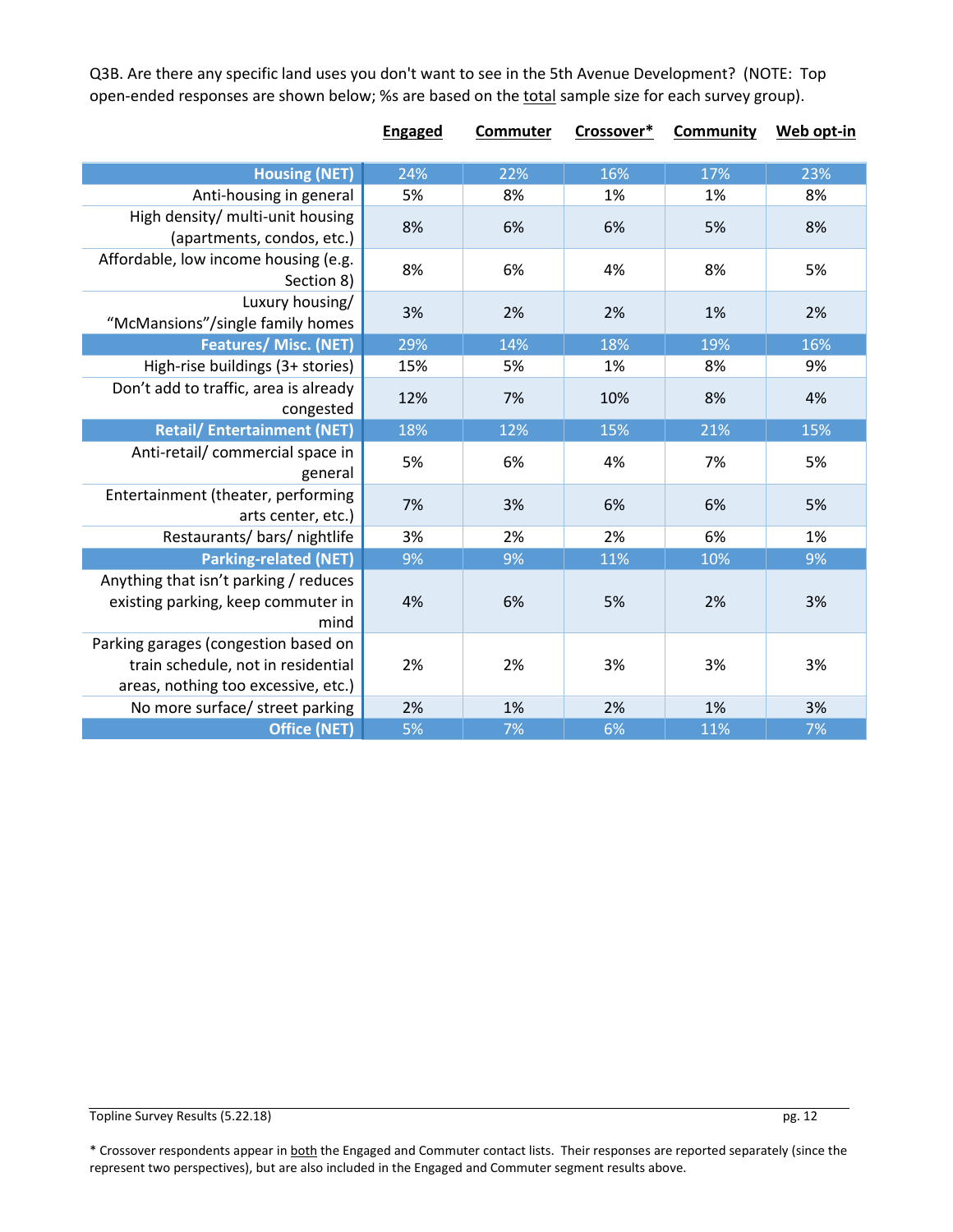Q4A. What is your maximum acceptable height for each lot?

|                  | <b>Engaged</b><br>$(n=295)$ | <b>Commuter</b><br>$(n=394)$ | Crossover*<br>$(n=89)$ | <b>Community</b><br>$(n=82)$ | Web opt-in<br>$(n=631)$ |
|------------------|-----------------------------|------------------------------|------------------------|------------------------------|-------------------------|
| LOT <sub>1</sub> |                             |                              |                        |                              |                         |
| Up to 2 stories  | 60%                         | 39%                          | 44%                    | 65%                          | 47%                     |
| Up to 4 stories  | 26                          | 33                           | 35                     | 21                           | 33                      |
| Up to 6 stories  | 8                           | 12                           | 11                     | 6                            | 12                      |
| 6+ stories       | 6                           | 16                           | 10                     | $9\,$                        | $9\,$                   |
| LOT <sub>2</sub> |                             |                              |                        |                              |                         |
| Up to 2 stories  | 24%                         | 25%                          | 20%                    | 35%                          | 27%                     |
| Up to 4 stories  | 44                          | 37                           | 39                     | 36                           | 41                      |
| Up to 6 stories  | 21                          | 20                           | 25                     | 16                           | 20                      |
| 6+ stories       | 11                          | 18                           | 16                     | 13                           | 12                      |
| LOT <sub>3</sub> |                             |                              |                        |                              |                         |
| Up to 2 stories  | 47%                         | 36%                          | 34%                    | 49%                          | 41%                     |
| Up to 4 stories  | 32                          | 33                           | 39                     | 34                           | 36                      |
| Up to 6 stories  | 14                          | 16                           | 14                     | 8                            | 13                      |
| 6+ stories       | $\overline{7}$              | 15                           | 13                     | $\mathbf{9}$                 | 10                      |
| LOT <sub>4</sub> |                             |                              |                        |                              |                         |
| Up to 2 stories  | 23%                         | 28%                          | 19%                    | 37%                          | 31%                     |
| Up to 4 stories  | 44                          | 34                           | 41                     | 38                           | 37                      |
| Up to 6 stories  | 23                          | 21                           | 23                     | 12                           | 19                      |
| 6+ stories       | 11                          | 17                           | 17                     | 13                           | 13                      |
| LOT <sub>5</sub> |                             |                              |                        |                              |                         |
| Up to 2 stories  | 33%                         | 33%                          | 31%                    | 38%                          | 37%                     |
| Up to 4 stories  | 39                          | 32                           | 35                     | 46                           | 36                      |
| Up to 6 stories  | 18                          | 18                           | 17                     | 7                            | 18                      |
| 6+ stories       | 10                          | 17                           | 17                     | $\mathbf{9}$                 | $\overline{9}$          |
| LOT <sub>6</sub> |                             |                              |                        |                              |                         |
| Up to 2 stories  | 29%                         | 28%                          | 24%                    | 32%                          | 35%                     |
| Up to 4 stories  | 42                          | 35                           | 40                     | 46                           | 36                      |
| Up to 6 stories  | 16                          | 17                           | 15                     | 10                           | 17                      |
| 6+ stories       | 13                          | 20                           | 21                     | 12                           | 12                      |



Topline Survey Results (5.22.18) pg. 13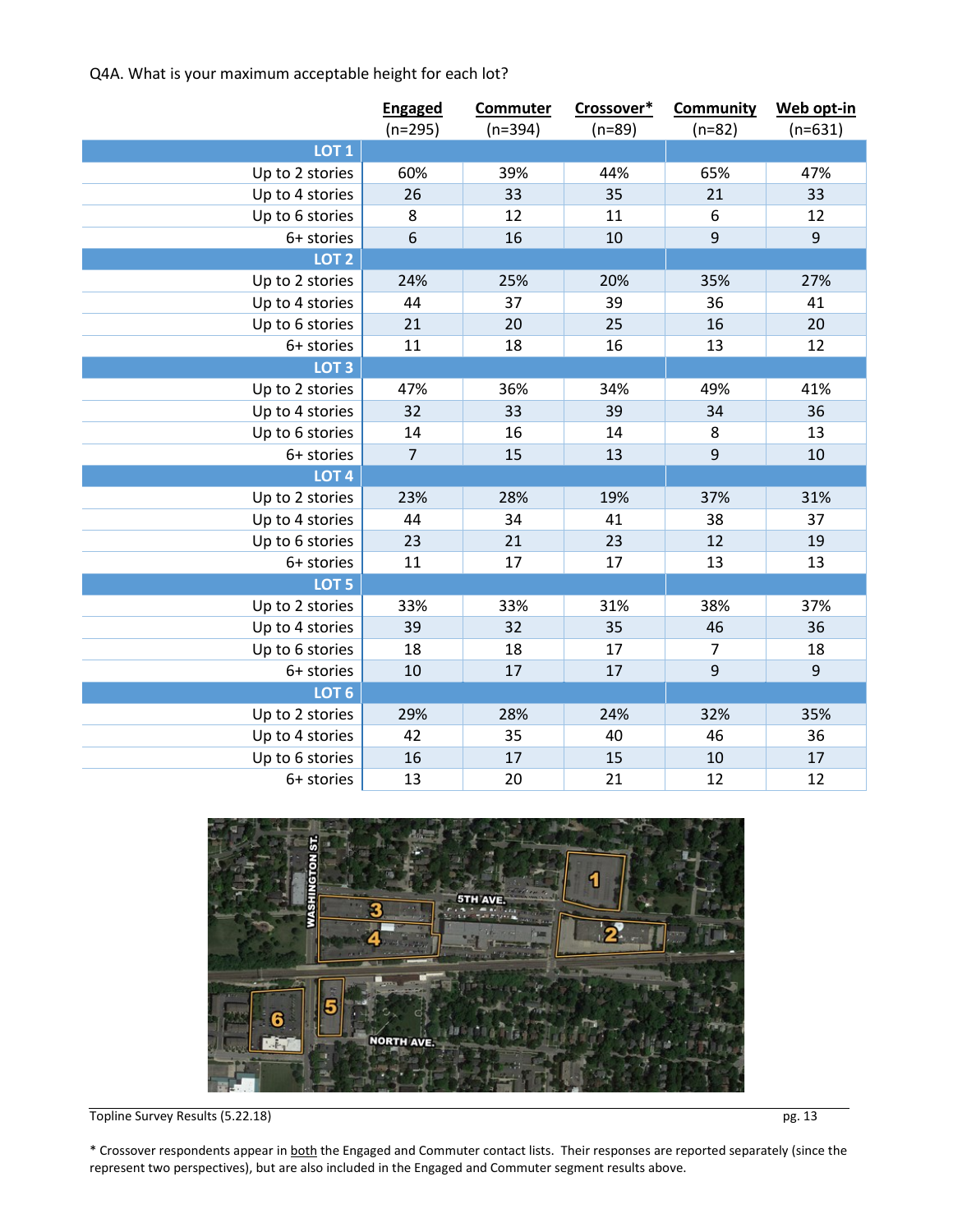Q5A. For the 5th Avenue Development, indicate how strongly you support/oppose accommodating higher or lower heights to:

|                                             | <b>Engaged</b> | <b>Commuter</b> | Crossover* | <b>Community</b> | Web opt-in |
|---------------------------------------------|----------------|-----------------|------------|------------------|------------|
|                                             | $(n=225)$      | $(n=273)$       | $(n=66)$   | $(n=67)$         | $(n=434)$  |
| Be uniform and consistent across the        |                |                 |            |                  |            |
| entire planning area                        |                |                 |            |                  |            |
| Top 2 Box (T2B)                             | 45%            | 60%             | 56%        | 58%              | 57%        |
| Bottom 2 Box (B2B)                          | 43             | 30              | 29         | 33               | 33         |
| Mean (Average)                              | 3.0            | 3.5             | 3.4        | 3.5              | 3.4        |
| <b>Provide scale transitions</b>            |                |                 |            |                  |            |
| (e.g., additional height to buffer          |                |                 |            |                  |            |
| railroad noise/ activity from outlying      |                |                 |            |                  |            |
| neighborhoods)                              |                |                 |            |                  |            |
| Top 2 Box (T2B)                             | 82%            | 83%             | 86%        | 81%              | 77%        |
| Bottom 2 Box (B2B)                          | 13             | 10              | 7          | 10               | 14         |
| Mean (Average)                              | 4.0            | 4.1             | 4.1        | 4.1              | 3.9        |
| <b>Accommodate aboveground</b>              |                |                 |            |                  |            |
| structured parking                          |                |                 |            |                  |            |
| Top 2 Box (T2B)                             | 75%            | 84%             | 74%        | 77%              | 72%        |
| Bottom 2 Box (B2B)                          | 21             | 13              | 21         | 18               | 23         |
| Mean (Average)                              | 3.7            | 4.1             | 3.8        | 3.9              | 3.7        |
| <b>Accommodate a rooftop amenity</b>        |                |                 |            |                  |            |
| and greenspace at various levels            |                |                 |            |                  |            |
| Top 2 Box (T2B)                             | 74%            | 72%             | 76%        | 74%              | 77%        |
| Bottom 2 Box (B2B)                          | 21             | 18              | 16         | 18               | 17         |
| Mean (Average)                              | 3.8            | 3.8             | 3.9        | 3.8              | 3.9        |
| <b>Support housing choices</b>              |                |                 |            |                  |            |
| Top 2 Box (T2B)                             | 50%            | 40%             | 49%        | 52%              | 47%        |
| Bottom 2 Box (B2B)                          | 35             | 49              | 35         | 34               | 43         |
| Mean (Average)                              | 3.1            | 2.8             | 3.2        | 3.1              | 2.9        |
| <b>Respect existing building heights in</b> |                |                 |            |                  |            |
| the vicinity (two-story residences,         |                |                 |            |                  |            |
| four-story commercial buildings)            |                |                 |            |                  |            |
| Top 2 Box (T2B)                             | 80%            | 68%             | 70%        | 81%              | 77%        |
| Bottom 2 Box (B2B)                          | 15             | 25              | 24%        | 15%              | 18%        |
| Mean (Average)                              | 4.1            | 3.7             | 3.7        | 4.2              | 4.0        |
| <b>Ensure the development is</b>            |                |                 |            |                  |            |
| financially feasible                        |                |                 |            |                  |            |
| Top 2 Box (T2B)                             | 81%            | 87%             | 85%        | 92%              | 87%        |
| Bottom 2 Box (B2B)                          | 12             | $\overline{7}$  | 8          | 6                | $\bf 8$    |
| Mean (Average)                              | 4.2            | 4.3             | 4.3        | 4.5              | 4.3        |
| <b>Other accommodations</b>                 |                |                 |            |                  |            |
| % "Yes                                      | 22%            | 15%             | 17%        | 12%              | 15%        |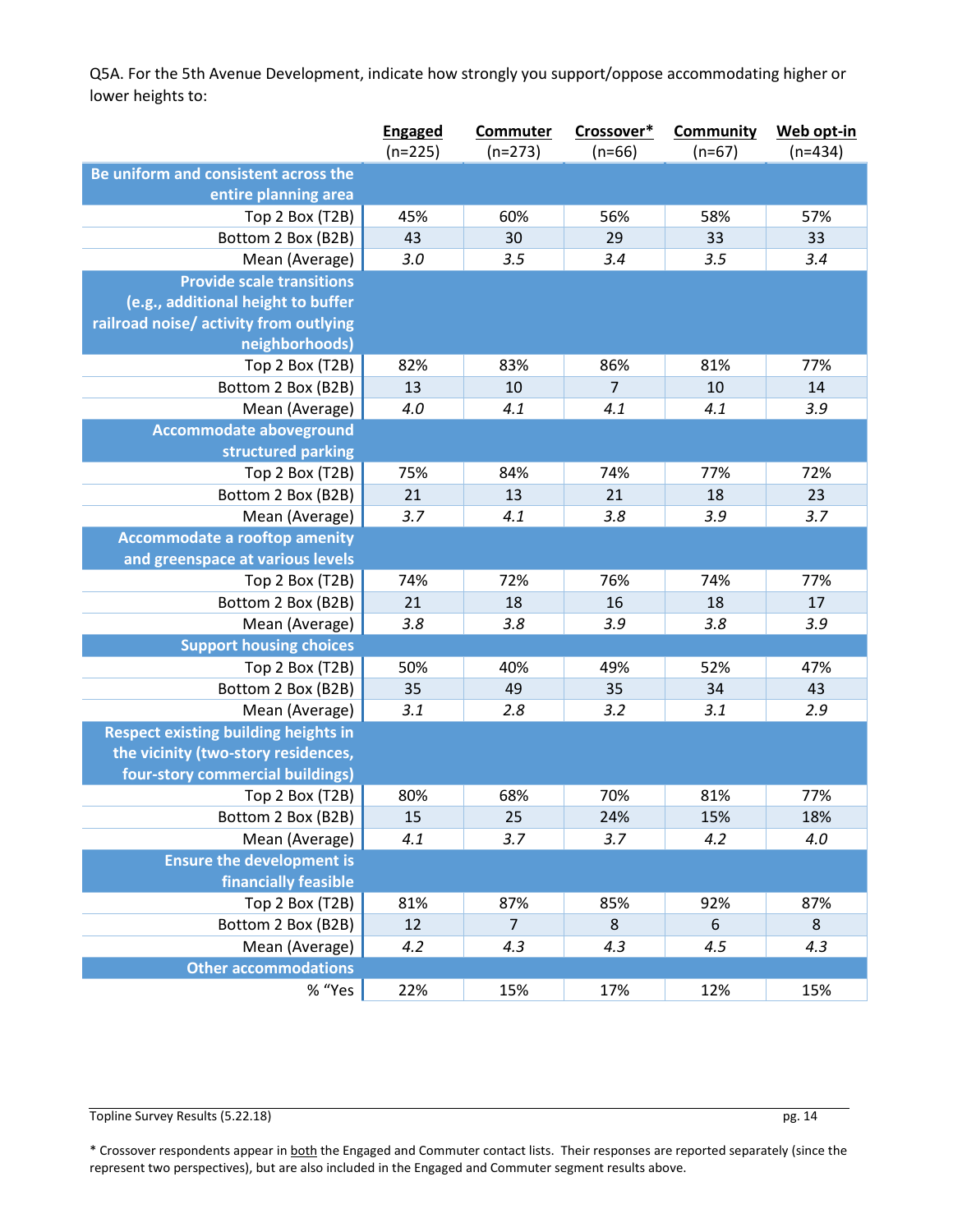Q5A. Other height accommodations selected: Please specify. (NOTE: Top open-ended responses are shown below; %s are based on the total sample size for each survey group).

|                                                                                     | <b>Engaged</b> | Commuter | Crossover* | Community | Web opt-in |
|-------------------------------------------------------------------------------------|----------------|----------|------------|-----------|------------|
|                                                                                     |                |          |            |           |            |
| Improve traffic flow/ congestion                                                    | 3%             | 3%       | 2%         | 1%        | 4%         |
| Aesthetically pleasing, fit the area's<br>character                                 | 5%             | 1%       | 2%         | 2%        | 2%         |
| Support the current needs for nearby<br>residents/commuters                         | 3%             | 2%       | 2%         | 5%        | 1%         |
| Paths (biking/walking)                                                              | 4%             | 1%       | 2%         | 1%        | 1%         |
| No high-rise buildings (including<br>parking garages; surface parking/lots<br>only) | 3%             | 1%       | 0%         | 0%        | 1%         |
| ADA compliance                                                                      | 1%             | 1%       | 1%         | 0%        | 1%         |

#### **RESPONDENT INFO**

Q6. Do you live in within the neighborhoods adjacent to the 5th Avenue Development (Park Addition, Pilgrim Addition, ECHO or WHOA)?

|     | Engaged<br>$(n=297)$ | <b>Commuter</b><br>(n=403) | Crossover*<br>(n=89) | Community<br>(n=84) | Web opt-in<br>(n=654) |
|-----|----------------------|----------------------------|----------------------|---------------------|-----------------------|
| Yes | 51%                  | 10%                        | 24%                  | 15%                 | 33%                   |
| No  | 49                   | 90                         | 76                   | 85                  | 67                    |

Q7A. [IF YES TO Q6] Which neighborhood do you live in?

|                  | <b>Engaged</b> | <b>Commuter</b> | Crossover* | Community | Web opt-in |
|------------------|----------------|-----------------|------------|-----------|------------|
|                  | $(n=146)$      | $(n=38)$        | $(n=20)$   | $(n=13)$  | $(n=203)$  |
| Park Addition    | 46%            | 37%             | 35%        | 15%       | 32%        |
| Pilgrim Addition | 14             | 16              | 20         | 8         | 19         |
| <b>ECHO</b>      | 14             | 16              | 15         | 31        | 18         |
| <b>WHOA</b>      | 10             | 13              | 15         | 15        | 10         |
| Other            | 16             | 18              | 15         | 31        | 21         |

Most frequent "Other" Responses: Historic District (n=7); Naperville Station Townhomes (n=5);  $5^{th}$  Ave. Station Apartments (n=3); Columbia Estates (n=3); Yorkshire Manor (n=3)